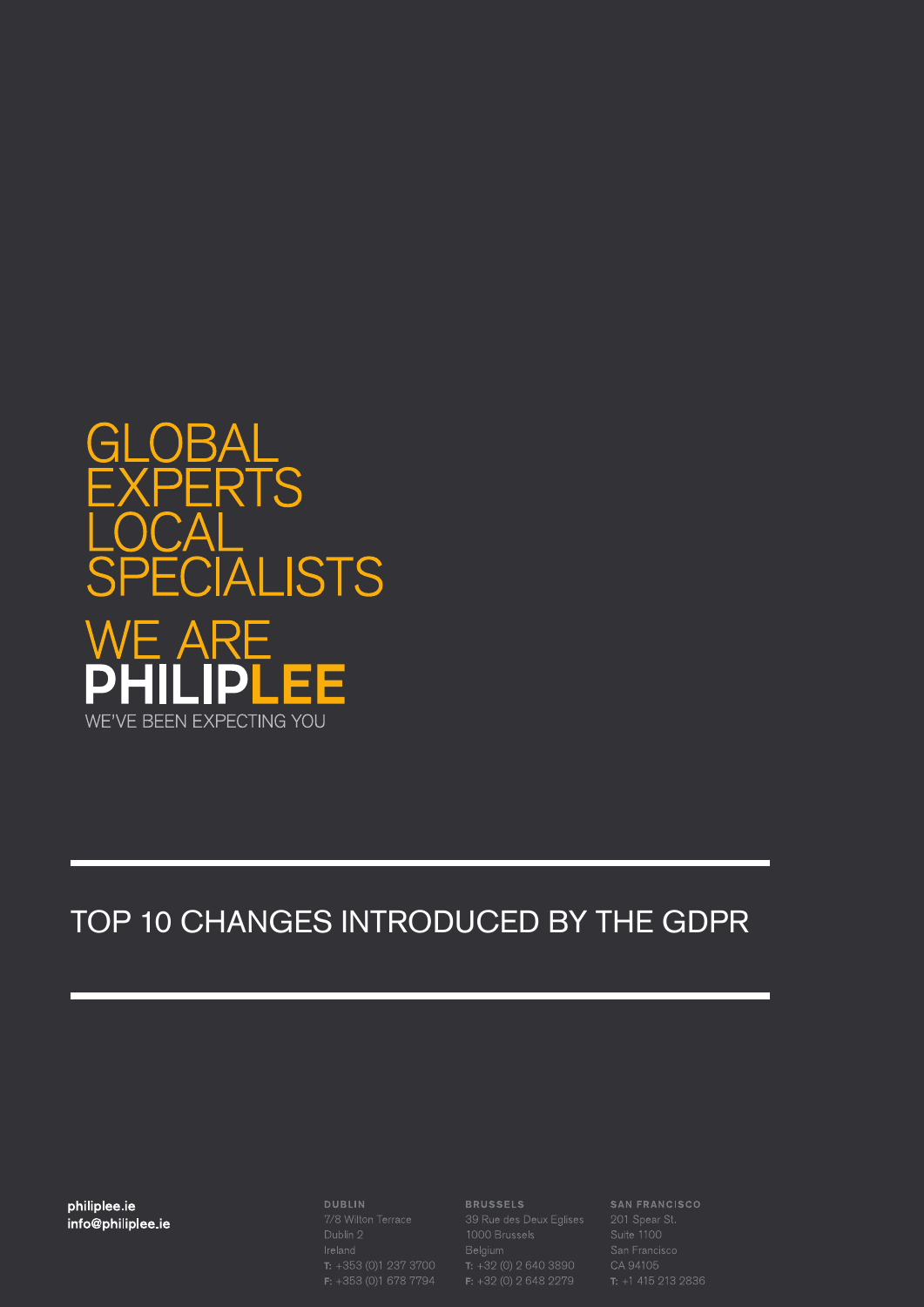# THE TOP 10 CHANGES INTRODUCED BY THE GDPR

**THE GDPR – THE CHANGES TO DATA PROTECTION RULES, AND WHAT ORGANISATIONS SHOULD DO IN**  2017 TO PREPARE FOR THEM (May 2017 - update with commentary on the Scheme of the Irish Data Protection Bill 2017)

The EU General Data Protection Regulation ("GDPR") was enacted on 24 May 2016 and will come into direct legal effect in all EU member states, including Ireland, on 25 May 2018. It replaces all EU member state general data protection rules. With some exceptions, the GDPR will operate as the new single data protection law for the EU. It is designed to give greater certainty to organisations in navigating and complying with data protection rules across all EU member states.

In many respects, after the GDPR, our Irish data protection rules will look and operate the same. Organisations will still require a specific legal basis for any processing of personal information that they carry out. They will still need to follow the eight data protection principles, including that they must be transparent with individuals about their data processing activities, they must ensure that the personal information they obtain and process is accurate and, where necessary, kept up to date, and they must keep personal information safe and secure.

However, the GDPR also introduces some significant changes to our current data protection rules. This note outlines the main changes to be introduced by the GDPR as they affect Irish-based organisations, and the steps that those organisations should take in 2017 to be ready for it coming into effect on 25 May 2018.

The GDPR will be supplemented by a new piece of national data protection legislation, the draft outline for which was published by the Department of Justice and Equality in May 2017.

In this note, we also comment on the contents of the outline (being the "General Scheme of the Data Protection Bill 2017") and the additional changes that it would introduce, if it is enacted as is.

## **1. SIGNIFICANT INCREASES IN SANCTIONS, THE INTRODUCTION OF ADMINISTRATIVE FINES IN IRELAND AND A RIGHT TO COMPENSATION FOR THE INDIVIDUAL**

Currently, if an organisation breaches the general data protection rules, it can usually expect an aggrieved individual to complain to the Data Protection Commissioner ("DPC") or for the DPC to take action in relation to the breach directly. If the DPC ends up prosecuting the breach in the District Court, she can seek criminal fines of €3,000 per offence (as well as a custodial sentence and an Order for erasure of the relevant personal data). If the offence relates to direct marketing by electronic means (e.g. sending marketing text messages or emails without the proper consent), the DPC can seek fines of up to €5,000 per offence at District Court level. (The DPC will generally prosecute a number of sample offences, perhaps up to 10 or so.)

However, the GDPR significantly increases the sanctions that can be imposed for breaches of the data protection rules. At their highest, the fines can reach up to 4% of an organisation's annual worldwide turnover or up to €20 million. The GDPR sets out a number of factors that would need to be taken into account by national data protection regulators in deciding how serious the breach is, and therefore how far up the scale of fines the penalty should go.

In addition, the GDPR envisages that the sanctions can be imposed on public authorities or bodies by means of administrative fines. This would mean that the DPC would not need to prosecute a criminal case in the District Court in order to have a fine imposed on a public sector organisation for breaching data protection rules. The Data Protection Bill proposes to introduce a power for the DPC to impose administrative fines on public authorities or bodies arising from their activities as undertakings, i.e. in respect of economic activities in which they engage, usually in competition with the private sector, whereby they are regarded as undertakings for the purposes of competition law. In all other respects, it is proposed that the DPC will retain the ability to prosecute breaches on a criminal basis in the District Court.

The GDPR also introduces various means of redress for the individual whose data is misused, including a right of compensation for "material or non-material damage" or distress suffered by them. Whilst neither the GDPR nor the Data Protection Bill elaborate on what "non-material damage" means, it is likely to encompass damage for emotional distress caused by a data breach, something which is not necessarily compensated for under our current Irish rules.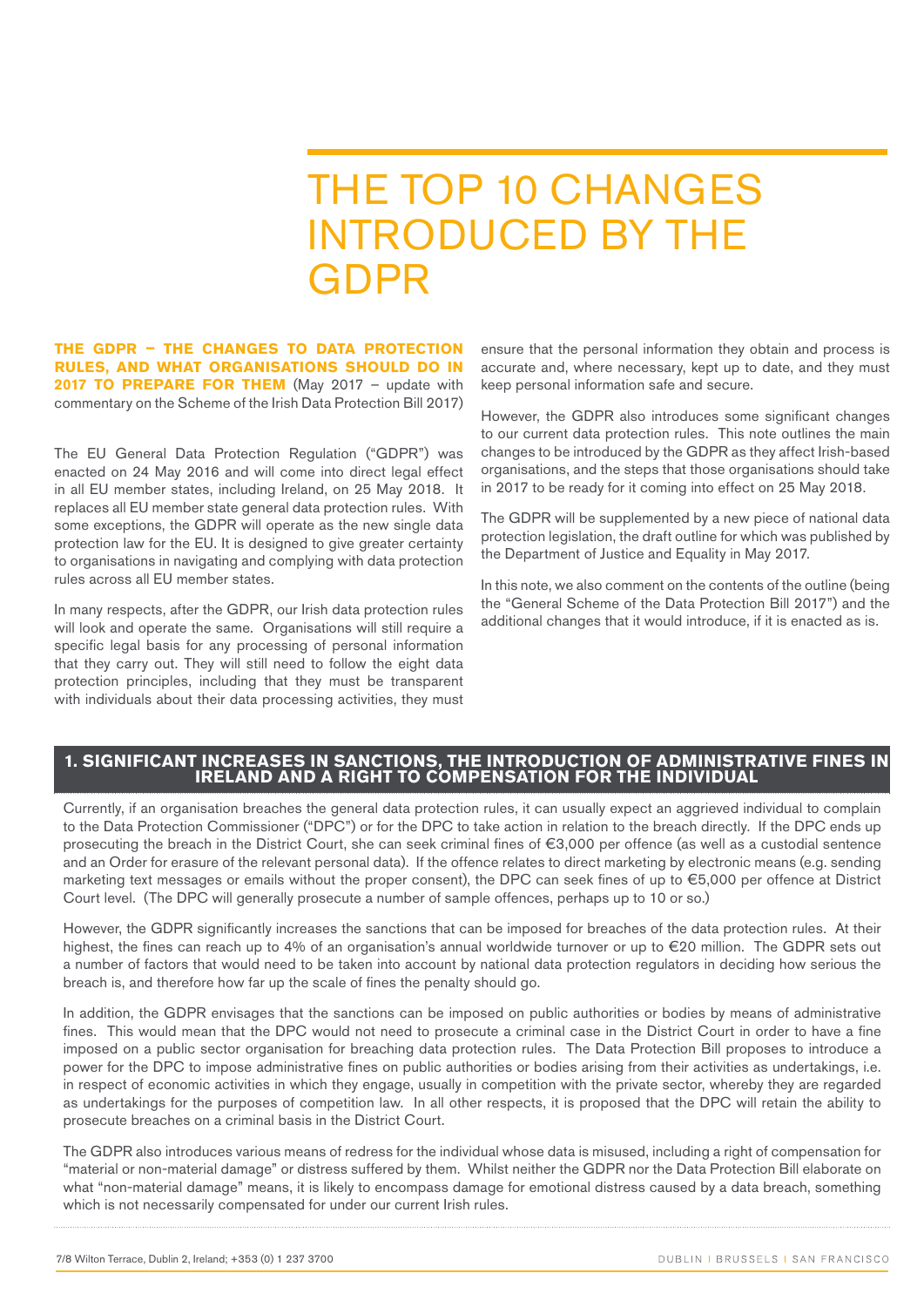## *What to do and how to prepare*

The increased sanctions under the GDPR are designed so that organisations will treat their data protection obligations more seriously. They appear to be serving as the main motivating factor for organisations who are now examining their current compliance and whether and how they will be ready for the GDPR when it comes into effect.

Organisations need to now conduct something akin to a "gap analysis", looking at the increased compliance obligations that will fall upon them under the GDPR, where their compliance gaps are, what action they can/must take to remedy the deficiencies (including by means of putting in place policies, procedures and records, changing technology and changing business operations). They should also look to understand the risks to the organisation if they cannot become fully compliant by 25 May 2018.

## **2. INCREASED OBLIGATIONS OF TRANSPARENCY AND OTHER CHANGES TO THE DATA PROTECTION PRINCIPLES**

The first data protection principle states that organisations must obtain and process personal information fairly and lawfully. A key component of meeting this obligation is that organisations must be transparent with individuals about their collection and use of the individual's personal information. The current legislation sets out a list of information that must be communicated to the individual in relation to the data processing, including about the identification of the organisation and its representative and the purposes of its data processing. There is a catch-all, information-neutral provision at the end, requiring the organisation to provide the individual with any other information that, having regard to all the circumstances, will make the processing fair. The DPC operates an unofficial rule of thumb on judging this transparency obligation – the "surprise test", the question being "would the individual be surprised by any of the uses that we are making of their personal information?" If the answer to the question is "yes", then the organisation will need to provide the individual with more information about their data processing activities.

The GDPR introduces a more detailed and longer list of information that organisations are required to communicate to individuals, in order to comply with the first data principle (now called the "lawfulness, fairness and transparency" principle). Included in this list are some confronting questions for organisations. For example, the requirement to identify the legal basis on which the organisation purports to process the personal information, the proposed retention period for the personal information (or at least the criteria used to determine the retention period) and detailed information for the individual about their data protection rights. The list differs depending on whether the organisation will source the information directly from the individual or from a third party.

The GDPR introduces a number of other key changes to the data protection principles, and which will serve to increase the compliance burden on organisations. Specifically, the data minimisation principle has been tightened. Currently, it requires that personal data that are collected and processed must be adequate, relevant and not excessive in relation to the purposes for which those data are collected and processed. The GDPR requires that the personal data must be adequate, relevant and "limited to what is necessary" in relation to the purposes for which those data are processed. This means that organisations must be strict with themselves about what data are necessary for them to process. If they collect and process data other than what are strictly necessary, they will breach the data minimisation principle.

In addition, the GDPR introduces a stricter "accountability" principle. The obligation under the current legislation is for the data controller to ensure compliance with the data protection principles. However, under the GDPR, the data controller is made responsible for, and must be able to demonstrate compliance with, the data protection principles. This obligation will need to read in conjunction with all of the increased compliance burdens imposed by the GDPR.

#### *What to do and how to prepare*

Generally, organisations will seek to meet their transparency obligations via communication of their data protection policies, and those policies will need to be updated in order to capture the additional information to be communicated. Organisations also need to understand that making available policies will not always be the most appropriate method of communication. Organisations need to examine the lists of transparency information they will be required to communicate under the GDPR (Articles 13 and 14 GDPR) and when they must communicate it, and then look carefully at their data collection points. They must understand precisely when and how they collect information from/about individuals and what their opportunities are for communicating the relevant information to the individuals at those points of contact. Organisations also need to satisfy themselves that the information is being communicated effectively, through clear language that is understandable to the intended audience.

In terms of the minimisation principle, organisations will need to critically examine the categories of personal information they collect and process, as against the purposes for that information use, and assess whether those categories of information are limited to what is strictly necessary in order to fulfil the relevant purposes.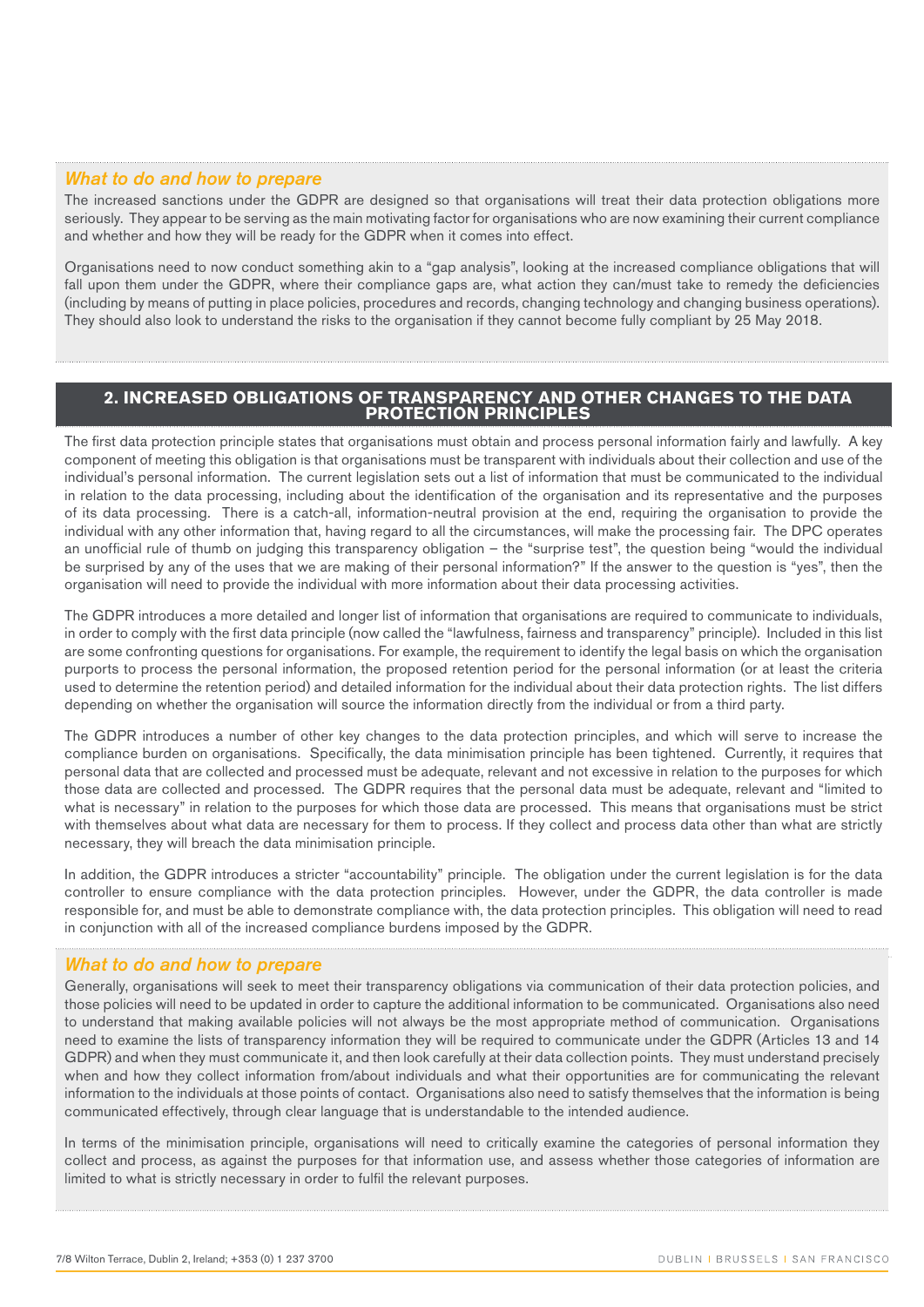## **3. NO REGISTRATION WITH THE DPC, BUT GREATER RECORD-KEEPING BURDENS**

The current default rule is that all data controllers and processors must register themselves and summary details of their data processing activities with the DPC. This is subject to some exceptions. It is a criminal offence under Irish law to fail to register with the DPC where an obligation exists to do so. It is also an offence to process personal information where summary details of that processing have not been notified in the registration.

The GDPR removes the requirement for organisations to register with their national data protection supervisory authority. However, it introduces fairly onerous obligations to keep records of the data controller's processing activities, including:

- contact details;
- the documented purposes of the various data processing conducted by the controller;
- the categories of individuals whose personal information is processed and the personal information itself that is processed;
- the categories of recipients of the personal information;
- whether the personal information is transferred out of the EU and the safeguards which apply to protecting the information if it is transferred;
- the retention periods applicable to the information and (where possible) a description of the security measures applying to protect the information; and
- record-keeping obligations.

These record-keeping obligations will not apply to organisations employing less than 250 people, unless their processing activities are likely to result in a risk to the rights and freedoms of individuals, the processing is not occasional or the processing includes sensitive personal information (e.g. health-related information) or information relating to criminal convictions or offences.

In addition, Article 24(2) GDPR introduces an express legal obligation on data controllers to implement "appropriate data protection policies" where this is proportionate in relation to their data processing activities. Article 39(1)(b) GDPR underpins this obligation, by requiring the organisation's Data Protection Officer (where appointed) to police compliance with the data controller's policies.

## *What to do and how to prepare*

Ideally, organisations should take the GDPR as a prompt to examine the personal data held by them and how that data flows through their organisation: where and how it is collected, stored and otherwise used, who is responsible for making decisions in relation to the data, what records are kept in relation to the data and what is the life cycle of the data through the organisation. They should keep records, not only documenting the personal data held, the purposes of the processing and the retention periods, but also the organisation's procedures for dealing with personal data, e.g. how information is collected over the phone and the information that should be communicated to individuals in telephone conversations and, for example, the procedures for dealing with requests by individuals to exercise their rights of access and other data rights.

Organisations should also take the opportunity to examine and update gaps in their data protection policies. Recommended policies include:

- General data protection policy
- Data security policy
- Data retention policy
- Email, internet, communications usage and monitoring
- Website privacy statement
- Cookies policy and related cookie notice for website
- Data breach policy
- CCTV policy and related CCTV notice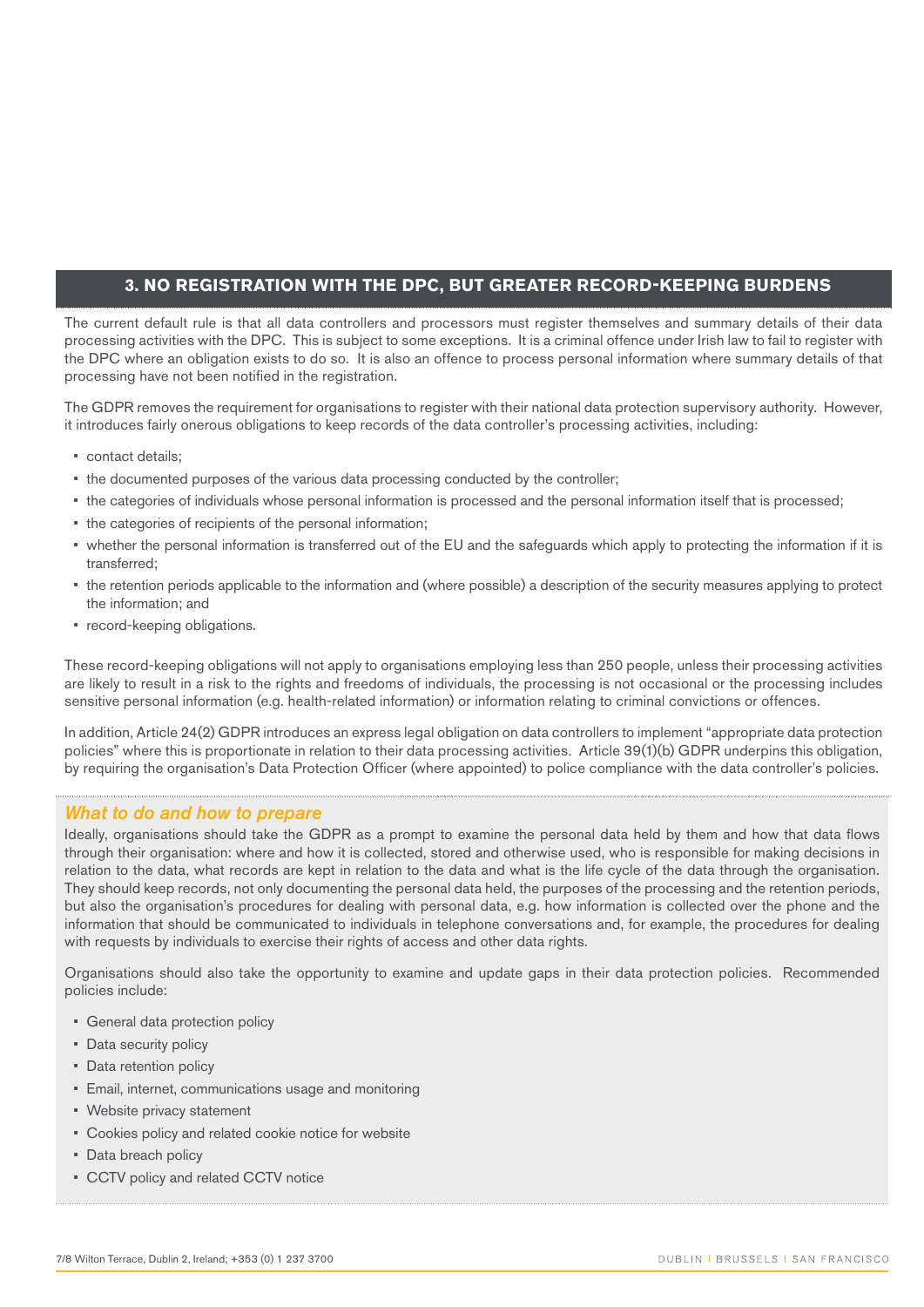## **4. CONSENT: MORE DIFFICULT TO RELY ON CONSENT AS A LEGAL BASIS FOR PROCESSING, AND STRICTER RULES AROUND OBTAINING CONSENT**

The GDPR makes it more difficult for organisations to rely on consent as a legal basis for their data processing. It introduces more hurdles around what constitutes a valid consent.

On its face, the definition of consent is not hugely different to the definition under current rules. The Data Protection Directive 1995 defines consent as any freely given, specific and informed indication of the data subject's wishes, by which the data subject signifies agreement to the processing of his/her personal information. The Directive goes on to require that the individual must have unambiguously given their consent. In similar terms, the GDPR defines consent as any freely given, specific, informed and unambiguous indication of the individual's agreement to the processing of his/her data. However, it goes on to state that consent must be given by a statement or a clear affirmative action. Coupled with an obligation under the GDPR that organisations must be able to prove that they obtained consent, this makes the burden of obtaining a valid consent more difficult.

The GDPR also confirms a number of other restrictions around organisations who might wish to rely on consent:

- *• Imbalanced relationships:* Consent is unlikely to be regarded as "freely given" if the "consent" is from an employee to an employer, or from an individual to a public sector organisation. In addition, if the performance of a contract is made conditional on the individual consenting to processing activities that are not necessary for the performance of that contract, then the consent is also unlikely to be regarded as "freely given" – in other words, organisations cannot require individuals to give "consent" in return for obtaining a service.
- *• Unbundled:* The GDPR also requires that the consent be "unbundled", i.e. kept separate from other terms and conditions or issues being communicated to the individual.
- *• Opt-in, not opt-out:* The GDPR gravitates away from opt-out consent. It requires that consent is given by a statement or other clear affirmative action. Recital 32 of the GDPR clarifies that this could mean that a valid consent is provided verbally, in writing, by ticking a box or by choosing technical settings in an app. However, it also states that silence, pre-ticked boxes, failure to opt-out or other inactivity will not constitute a valid consent.
- *• Informed:* The GDPR also requires that the consent wording should explain the nature of the intended processing of the personal information in an intelligible and easily-accessible form, using clear and plain language.
- *• Right of withdrawal:* Consistent with a freely-given consent, individuals are given the express right under the GDPR to withdraw their consent at any time. They must be informed of their right to withdraw at the time of giving their consent, and it must be as easy for individuals to withdraw their consent as it was for them to give it. Happily, however, the GDPR does also clarify that withdrawal of consent will not affect the lawfulness of processing of the personal information that took place whilst the consent was still in place.

In addition, the GDPR makes clear that consents used or relied upon by organisations once the GDPR comes into effect on 25 May 2018 must be GDPR-level compliant consents. This means that the consents must meet all of the rules set out above. If they do not, then the organisation must obtain a new, GDPR-compliant consent. For many organisations, this will be a difficult if not impossible burden.

Finally, the GDPR makes specific provision for the obtaining of consent from children in relation to their participation in "information society services" (including in respect of them obtaining their own social media accounts). Article 8 GDPR requires that, where a child is below 16 years, the processing of the child's personal data will only be lawful in this context where their parent or guardian has consented. Information society service providers will have to make reasonable efforts to verify the parental or guardian consent. Member States are allowed to lower the applicable age to 13 years. The Data Protection Bill contains a draft provision on children's consent, but the Bill does not yet confirm whether Ireland will chose to lower the age from the GDPR-set threshold of 16 years.

#### *What to do and how to prepare*

Organisations need to examine:

- whether and to what extent they rely on consent as a basis for their personal data processing;
- given the changes under the GDPR, whether it is still appropriate to rely on consents, or should the organisation explore one of the other available legal bases under the GDPR;
- how they currently obtain those consents;
- whether those current consents would meet all of the new requirements, and be "GDPR-compliant" consents;
- if not, what does the organisation need to do to obtain GDPR-compliant consents, by 25 May 2018;
- how are consents recorded and/or how can the organisation prove that it has obtained consents?
- for information society services, how can the organisation verify the person's age, and, if parental or guardian consent is required, what mechanism(s) can the organisation put in place to obtain these and how can the organisation verify the parental or guardian consent?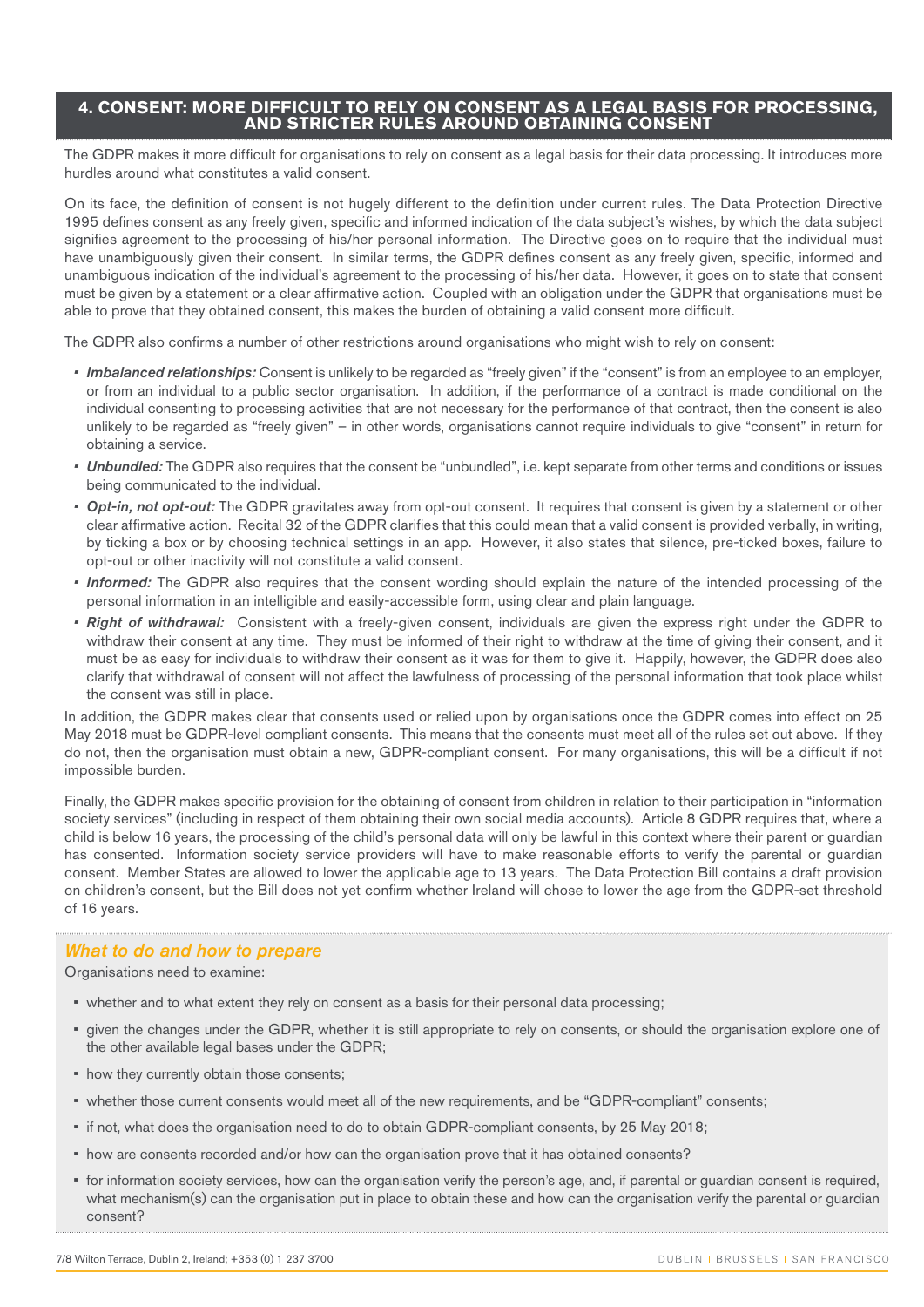## **5. APPOINTING AN INDEPENDENT DATA PROTECTION OFFICER**

A key new obligation under the GDPR is the requirement that certain data controllers and processors appoint a Data Protection Officer (DPO). A DPO is an individual who takes responsibility for an organisation's data protection compliance. It is important that if required to do so, organisations have an appropriately qualified and effective DPO in place in advance of 25 May 2018.

It is mandatory for certain data controllers and processors to appoint a DPO, namely:

- Public Bodies (except for courts acting in their judicial capacity);
- Where the core activities of the data controller or processor consist of processing operations which require regular and systematic monitoring of data subjects on a large scale (for example, operating a telecommunications network, data-driven marketing activities, location tracking, CCTV, connected devices); or
- Where the core activities of the controller or the processor consist of the processing on a large scale of special categories of personal data or personal data relating to criminal convictions and offences.

Even where the GDPR does not require the mandatory appointment of a DPO, the Article 29 Working Party (a group consisting of data protection regulators from all EU Member States, who issue influential guidance and opinions) has noted that organisations may sometimes find it useful to designate a DPO on a voluntary basis and in fact, the Article 29 Working Party encourages such voluntary efforts. However, it is important to note that when an organisation designates a DPO on a voluntary basis, the requirements under the GDPR relating to DPOs will apply as if the designation of the DPO was mandatory.

#### WHAT ARE THE TASKS OF THE DPO?

The DPO must carry out at least the following tasks:

- 1.Inform and advise the organisation (and any employees who process personal data) of the obligations under the GDPR and any other EU and national data protection law;
- 2.Monitor the organisation's compliance with the GDPR and any other EU and national data protection law
- 3.Monitor the organisation's compliance with their own data protection policies including the assignment of responsibilities, awareness training and training of staff involved in processing operations and the related audits;
- 4.Provide advice on the completion of data protection impact assessments and prior consultation with the supervisory authority; and
- 5.Cooperate with the supervisory authority and act as the point of contact for the supervisory authority.

#### WHAT QUALIFICATIONS & SKILLS MUST A DPO HAVE?

The DPO should be a professional with expert knowledge of data protection law and practice. The specific level of expert knowledge required should be determined according to the data processing operations carried out by the particular organisation and the protection required for that personal data.

For example, where an organisation processes a very large amount of sensitive personal data or systemically transfers personal data outside the European Union, the DPO must have a higher level of expertise.

The GDPR does not specify any particular qualifications which a DPO must hold. As minimum, the DPO must have expertise in national and European data protection laws and practices as well as an in-depth understanding of the GDPR. It is also useful if the DPO has knowledge of the particular business sector the organisation operates within. (IAPP offers a two-stage certification for DPOs, both ISO-certified, being their Certified Information Privacy Professional/Europe (CIPP/E) and their Certified Information Privacy Professional/Management (CIPP/M).)

The Article 29 Working Party have identified particular personal qualities, such as integrity and high professional ethics, that a DPO must have so he/she is able to fulfil the tasks required under the GDPR.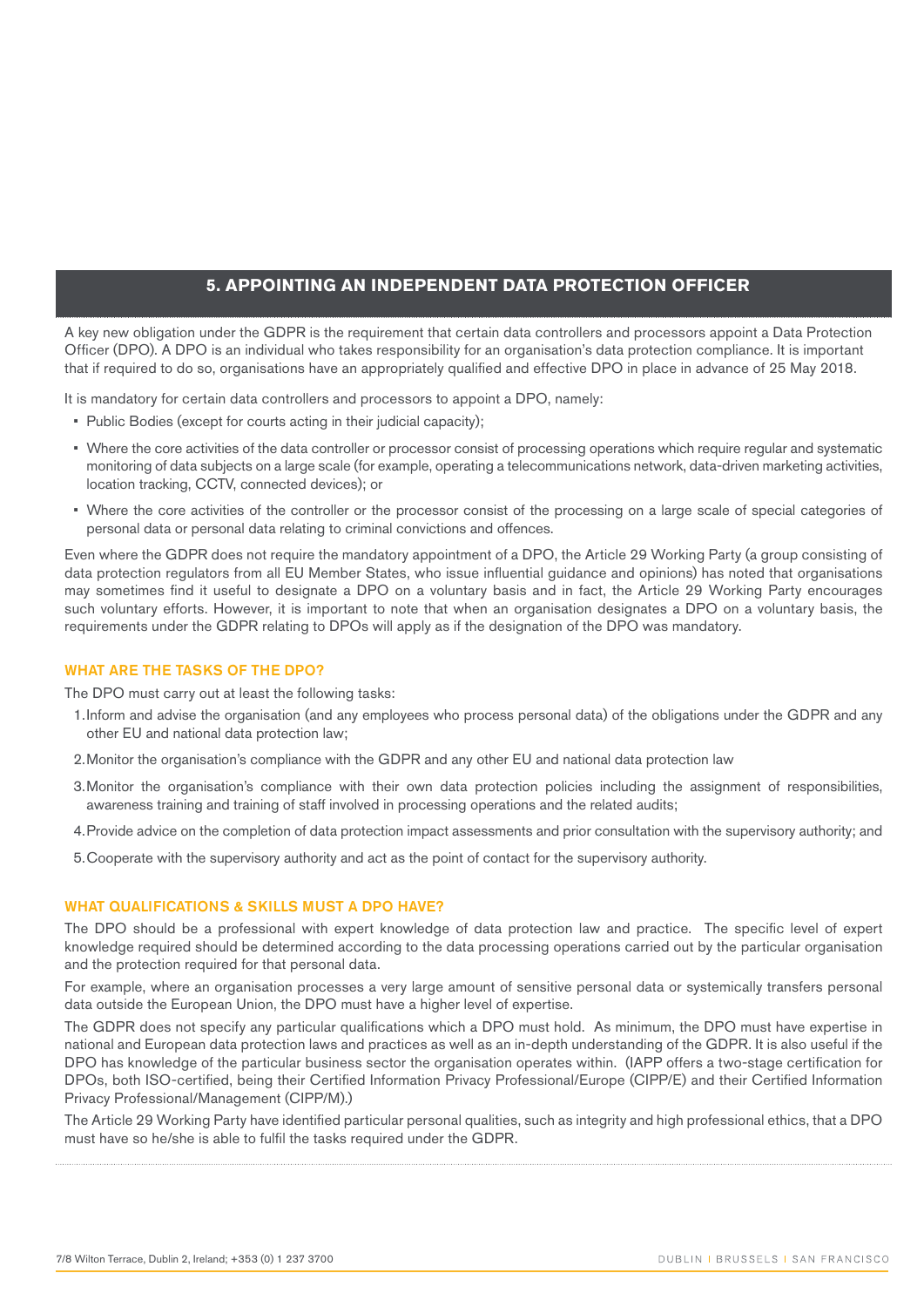## THE DPO'S ROLE IN THE ORGANISATION

#### *Engaging a DPO*

A DPO can be an employee or an outside consultant. It is not necessary that the DPO's sole/only function with the organisation is that of data protection. The GDPR acknowledges that a DPO may fulfil other tasks and duties within an organisation. However, if they do so, the other tasks and duties must not conflict with the DPO's role.

It is possible for a single DPO to be appointed across a corporate group. The GDPR provides that a group of undertakings may designate a single DPO so long as he/she is easily accessible from each establishment. Similarly, the GDPR permits a single DPO to be designated for several public bodies.

#### *Publication of Contact Details*

The contact details of the DPO must be published. This can be achieved by publishing a postal address, dedicated telephone number and/or email address where the DPO can be reached. Separately, the name and contact details of the DPO must be provided to the supervisory authority.

The objective of these publication requirements is to ensure that data subjects and supervisory authorities can easily contact the DPO directly in relation to issues regarding the processing of personal data.

#### *Involvement in Organisation*

One core issue is the position of the DPO within an organisation. The data controller and processor are obliged to ensure that the DPO is involved, properly and in a timely manner, in all issues which relate to the protecting of personal data. The Article 29 Working Party recommends that this can be achieved by the organisation:

- Inviting the DPO to participate regularly in meetings of senior and middle management.
- Including the DPO in all decisions which have data protection implications, in particular, providing the DPO with all relevant information to allow him/her to consider the issue and provide adequate advice.
- Affording due weight to the opinion of the DPO. In cases of disagreement, the Article 29 Working Party recommends, as a good practice, that the organisation documents the reasons for not following the DPO's advice.
- Immediately contacting a DPO once a data breach or other data protection incident has occurred.

#### *Necessary Resources*

The organisation is obliged to provide the necessary resources to the DPO to carry out the tasks, access personal data and processing operations and maintain his or her expert knowledge. The level of resources required will depend upon the size of processing activities of the organisation.

The organisation should ensure that the DPO is provided with active support by senior management, is provided sufficient time to fulfil their tasks and provided sufficient resources (e.g. additional staff, infrastructure, financial resources) so he/she can fulfil their role.

#### *Independence*

The DPO must be independent. The data controller and processor cannot instruct the DPO as to how to conduct his/her tasks. Further, the DPO cannot be dismissed or penalised for performing his/her tasks.

#### *What to do and how to prepare*

IAPP conservatively estimate that 28,000 DPOs will need to be appointed across private sector organisations operating in the EU before May 2018. This does not take into account the separate requirements of public sector organisations to appoint DPOs and, indeed, the potential for non-EU based organisations to appoint them. There will be a race to identify and appoint suitablyqualified DPOs, and organisations need to assess now whether they need to appoint a DPO and if this is going to involve a fulltime appointment, with the support of other privacy personnel and resources, or whether it can be part-time or indeed outsourced.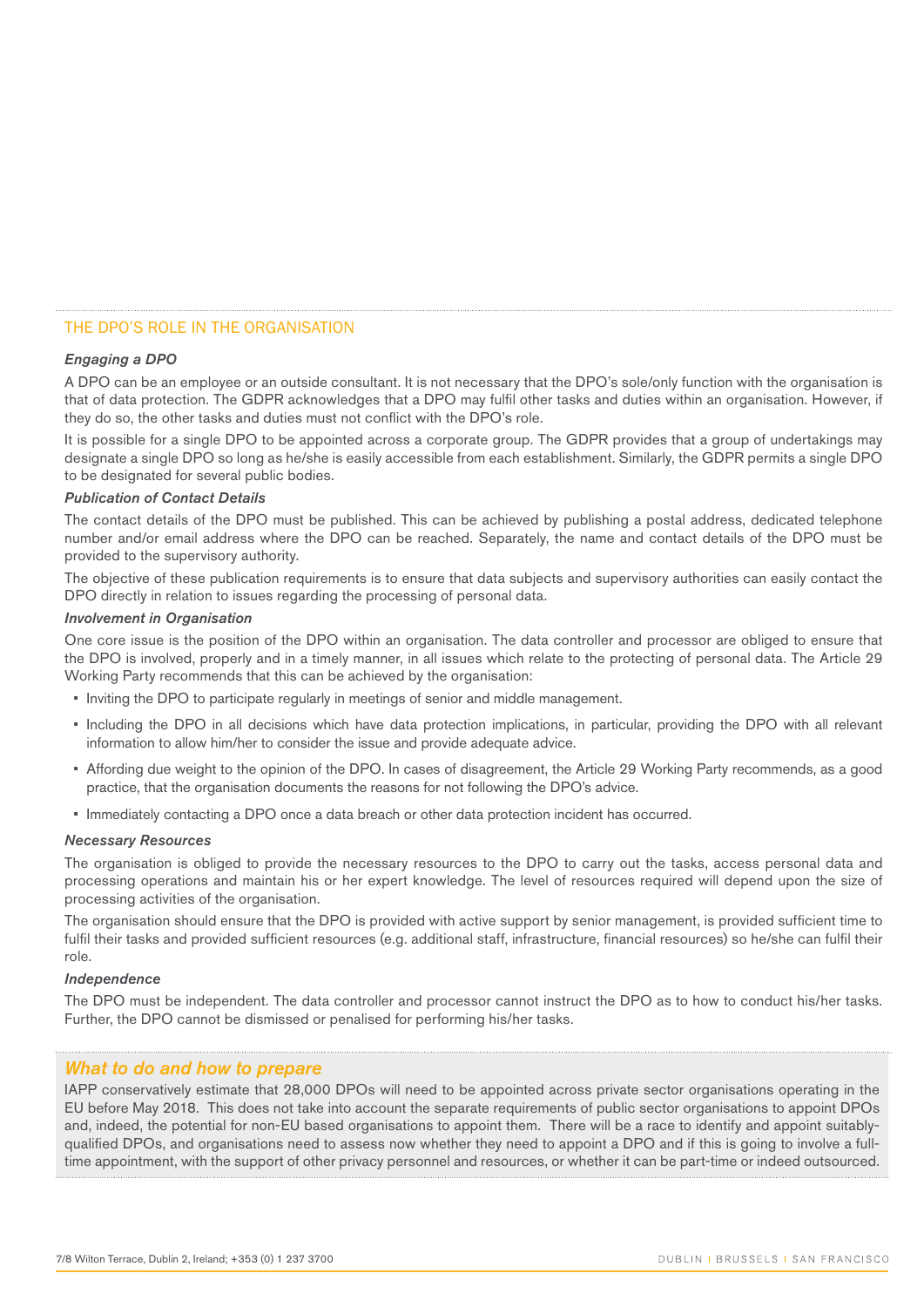## **6. SPECIFIC DATA BREACH NOTIFICATION OBLIGATIONS**

Although the DPC has approved a personal data security breach Code of Practice to help organisations react when they become aware of breaches of security involving customer or employee personal information, currently there is no specific legal obligation on organisations to notify the DPC or data subjects of a specific data breach. The one exception to this is providers of publicly available electronic communications networks or services who have specific data breach notification obligations under the ePrivacy Regulations.

The GDPR introduces mandatory reporting obligations on both data controllers and processors in the event of a personal data breach.

## OBLIGATIONS ON DATA CONTROLLERS

Where there is a data breach, a data controller must report the data breach to the national supervisory authority. There is one exception where the data breach is unlikely to result in a risk to the rights and freedoms of natural persons. In general, we recommend that data controllers err on the side of caution and if in doubt whether the exception applies, adopt a policy that all data breaches are notified to the DPC.

Data controllers must notify the DPC of the breach without undue delay and typically within 72 hours after having become aware of the data breach. This is a tight timeframe which data controllers may have difficulty in complying with. At this stage, organisations should make sure that they have the right procedures in place to detect a data breach so the notification can be made as soon as possible to the DPC. If the notification is not made within 72 hours, the GDPR requires the data controller to explain the reasons for the delay.

The notification to the DPC must include, as a minimum, the following information:

- a description of the personal data breach including where possible, the categories and approximate number of individuals affected by the breach including the approximate number of personal data records concerned;
- the name and details of the DPO/other contact point within the organisation who the DPC can obtain information from;
- the likely consequences of the personal data breach; and
- the measures taken or proposed by the data controller to address the breach.

Data controllers are obliged to keep clear records relating to personal data breaches, including the facts relating to the data breach, its effects and any remedial action taken. These records must be disclosed to the DPC on demand.

Separately, breaches that are likely to bring harm to an individual – for example – identity theft or breach of confidentiality – must also be reported to the individual data subject. The GDPR does not impose a specific time frame to report such breaches to the individual and requires the notification is made "without undue delay". The notification to the data subject must include at least the following information:

- the name and details of the DPO/other contact point within the organisation who the DPC can obtain information from;
- the likely consequences of the personal data breach; and
- the measures taken or proposed by the data controller to address the breach.

It is not necessary for a data controller to notify data subjects of a personal data breach if one of the following conditions apply:

- technical and organisational protection measures taken by the data controller means that the personal data is now protected (for example, encryption);
- in light of measures taken by the controller (for example, suspending affected accounts), it is unlikely that the breach will bring harm to the individual; or
- it would involve a disproportionate effort (in such cases, the data controller is not absolved of the obligation to notify data subjects and the data controller must make a public notification of the data breach).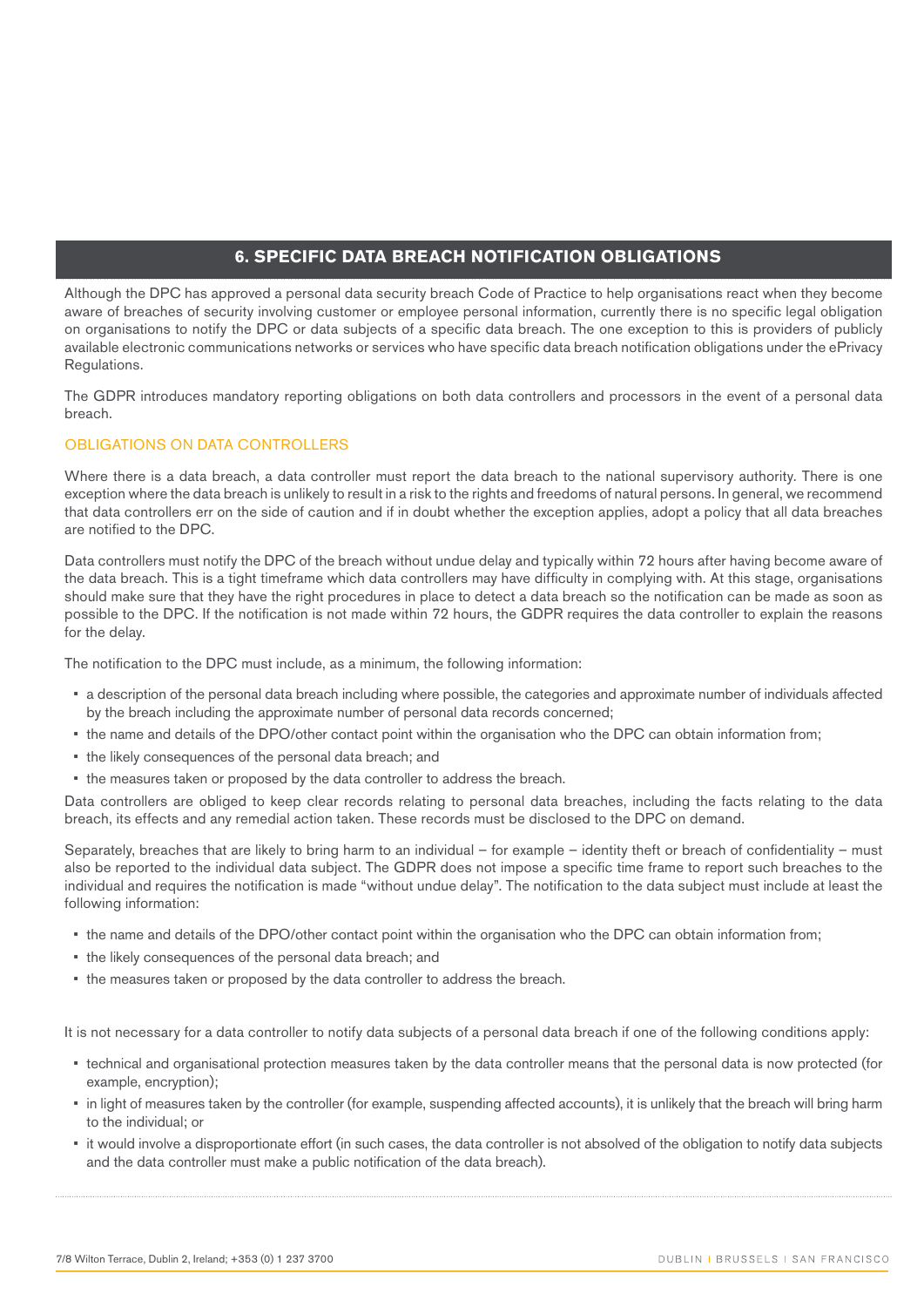If a controller has not communicated a breach to data subjects, the DPC has the power to require the controller to do so.

The DPC recommends that data controllers now assess the types of data held and document which ones fall within the notification requirement to a data subject in the event of a breach. The DPC notes that larger organisations will need to develop policies and procedures for managing data breaches, both at central or local level. Data controllers will be aware of the huge reputational damage that can arise from a data breach. it will be important to have the necessary security measures and procedures in place to avoid data breaches and so that it is possible to act effectively and efficiently if a data breach in fact occurs.

In light of the significant penalties under the GDPR, it is important to remember that failure to report a breach when required to do so could result in a fine, as well as a fine for the breach itself.

## OBLIGATIONS ON PROCESSORS

Where there is a data breach, the processor is obliged to notify the data controller. The GDPR does not include a specific time frame for such notification and requires that the notification is made without undue delay after becoming aware of a personal data breach. In order to ensure compliance with the GDPR, it is recommended that controllers review its current data processing agreements with processes to ensure that this notification obligation is reflected in the agreement. If the agreement does not include this obligation, it will need to be amended in advance of 25 May 2018.

Upon receipt of a data breach notification from a processor, the data controller will need to consider whether the reporting obligations (described above) apply.

## **7. ENHANCED RIGHTS FOR INDIVIDUALS, INCLUDING THE INTRODUCTION OF THE RIGHT TO DATA PORTABILITY**

The GDPR expands the current body of rights provided to data subjects and creates a number of entirely new rights. Both data controller and processors must be aware of these enhanced rights for individuals and ensure that their procedures and policies give effect to these rights.

Importantly, the time for response to requests to exercise rights has been specified under the GDPR as (uniformly) one month. This will represent a challenge for organisations in being able to effectively and quickly respond to requests from individuals to exercise their rights, particularly where the organisation holds a large and diversely-located bank of data about the individual.

## KEY RIGHTS FOR INDIVIDUALS UNDER THE GDPR

| <b>THE RIGHT TO DATA ACCESS</b>   | An individual will be entitled to be informed by an organisation whether the data processed<br>by or on behalf of the organisation includes any personal data relating to the individual, and,<br>subject to certain exemptions, obtain copies of such data. This is subject to the provision of<br>a written data access request and payment of the appropriate fee by the individual.                                       |
|-----------------------------------|-------------------------------------------------------------------------------------------------------------------------------------------------------------------------------------------------------------------------------------------------------------------------------------------------------------------------------------------------------------------------------------------------------------------------------|
|                                   | This right extends to personal data held in manual or automated form. Manual data, however,<br>will only be subject to the GDPR if they form part of a "relevant filing system" i.e. where the<br>personal data is stored in such a way that specific information relating to an identifiable<br>individual is readily accessible.                                                                                            |
| <b>THE RIGHT TO RECTIFICATION</b> | The right to rectification arises where personal data held by an organisation is inaccurate or<br>incomplete. An individual will be entitled to obtain from the organisation the rectification of<br>inaccuracies in personal data held about them. If personal data held about the individual are<br>incomplete; an individual can require the organisation to complete the data, or to record a<br>supplementary statement. |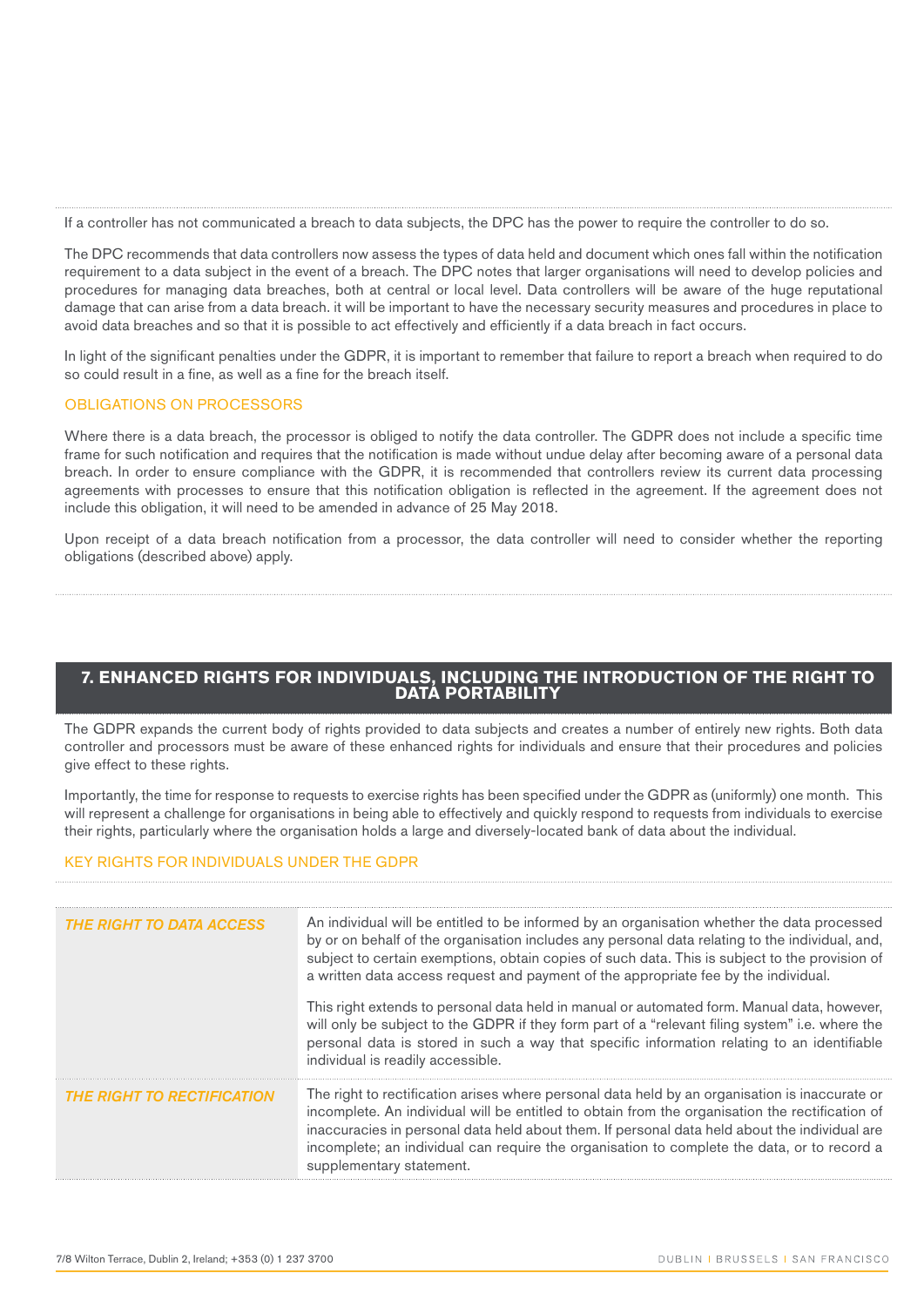| <b>THE RIGHT TO ERASURE (TO BE</b><br><b>FORGOTTEN)</b>                                                                                                          | Individuals have the right to have their data 'erased' in certain circumstances. An individual<br>may have the right to obtain from an organisation the erasure of personal data where:                                                                                                                                                                                                                                                                                                                                          |
|------------------------------------------------------------------------------------------------------------------------------------------------------------------|----------------------------------------------------------------------------------------------------------------------------------------------------------------------------------------------------------------------------------------------------------------------------------------------------------------------------------------------------------------------------------------------------------------------------------------------------------------------------------------------------------------------------------|
|                                                                                                                                                                  | • personal data are no longer necessary for the purpose(s) for which they were collected or<br>processed;                                                                                                                                                                                                                                                                                                                                                                                                                        |
|                                                                                                                                                                  | • the personal data are processed unlawfully, that is, in some way which is in breach of the<br>Acts;                                                                                                                                                                                                                                                                                                                                                                                                                            |
|                                                                                                                                                                  | • the personal data have to be erased with a legal obligation<br>An individual also has a right to erasure of their personal data where:                                                                                                                                                                                                                                                                                                                                                                                         |
|                                                                                                                                                                  | • the individual withdraws consent to processing and there is no other legal reason for<br>processing;                                                                                                                                                                                                                                                                                                                                                                                                                           |
|                                                                                                                                                                  | • the processing is based on legitimate interest and the individual objects and the company<br>cannot demonstrate that there are overriding legitimate grounds for the processing.                                                                                                                                                                                                                                                                                                                                               |
| <b>RIGHI</b><br>10<br><b>RESIRICI</b><br>IHE<br><b>PROCESSING</b>                                                                                                | A restriction on processing means that the organisation may only store the data; it may not<br>further process the data. Individuals have the right to have the processing of their personal<br>data restricted in certain circumstances. For example:                                                                                                                                                                                                                                                                           |
|                                                                                                                                                                  | • If an individual lodges a concern with the organisation that the personal data held by that<br>organisation is inaccurate or that legitimate interest which the organisation relies upon to<br>process does not exist, the organisation may restrict the processing of that individual's<br>personal data for the period while the organisation is investigating the individual's concern.                                                                                                                                     |
|                                                                                                                                                                  | • The processing is unlawful but the individual objects to erasure and requests restriction<br>instead:                                                                                                                                                                                                                                                                                                                                                                                                                          |
|                                                                                                                                                                  | . The organisation has no further need for the data but the individual requires the<br>organisation to retain the personal data establish, exercise, or defend legal claims.                                                                                                                                                                                                                                                                                                                                                     |
| THE<br>OBJECT<br>TO<br>RIGHT<br><b>PROCESSING</b>                                                                                                                | An individual has a right to object to the processing of their personal data. This is a limited<br>right. It applies where the organisation relies on legitimate interests grounds as a legal basis<br>for the processing of personal data. In such circumstances, an individual may object to the<br>company processing his/her personal data.                                                                                                                                                                                  |
|                                                                                                                                                                  | On receipt of the individual's objection, the organisation must cease processing of the<br>individual's personal data unless:                                                                                                                                                                                                                                                                                                                                                                                                    |
|                                                                                                                                                                  | . The organisation can demonstrate compelling legitimate grounds which override the<br>interests of the data subject; or                                                                                                                                                                                                                                                                                                                                                                                                         |
|                                                                                                                                                                  | . The processing of the data is necessary for the establishment, exercise or defence of legal<br>claims.                                                                                                                                                                                                                                                                                                                                                                                                                         |
|                                                                                                                                                                  | The right to data portability allows individuals to obtain and reuse their personal data for<br>their own purposes across different services. It allows individuals to move copy or transfer<br>personal data easily from one IT environment to another in a safe and secure way, without<br>hindrance to usability.                                                                                                                                                                                                             |
|                                                                                                                                                                  | The right to data portability applies in limited circumstances, that is, where:                                                                                                                                                                                                                                                                                                                                                                                                                                                  |
|                                                                                                                                                                  | • the individual has provided the personal data to the company;<br>• the processing of the personal data is based on the individual's consent or for the                                                                                                                                                                                                                                                                                                                                                                         |
|                                                                                                                                                                  | performance of a contract; and                                                                                                                                                                                                                                                                                                                                                                                                                                                                                                   |
|                                                                                                                                                                  | • the processing is carried out by automated means. This means that the right does not<br>apply to paper records.                                                                                                                                                                                                                                                                                                                                                                                                                |
| <i>THE</i><br><i><b>RIGHT</b></i><br>BЕ<br>10<br>NOI<br>EVALUATED ON THE BASIS OF<br><i><b>AUTOMATED</b></i><br><b>PROCESSING,</b><br><b>INCLUDING PROFILING</b> | The GDPR include restrictions on decisions based solely on automated processing, which<br>could include profiling. Profiling means any form of automated processing of personal data<br>consisting of the use of personal data to evaluate certain personal aspects relating to a<br>natural person, in particular to analyse or predict certain aspects concerning that natural<br>person's performance at work, economic situations, health, personal preferences, interests,<br>reliability, behaviour, location or movement. |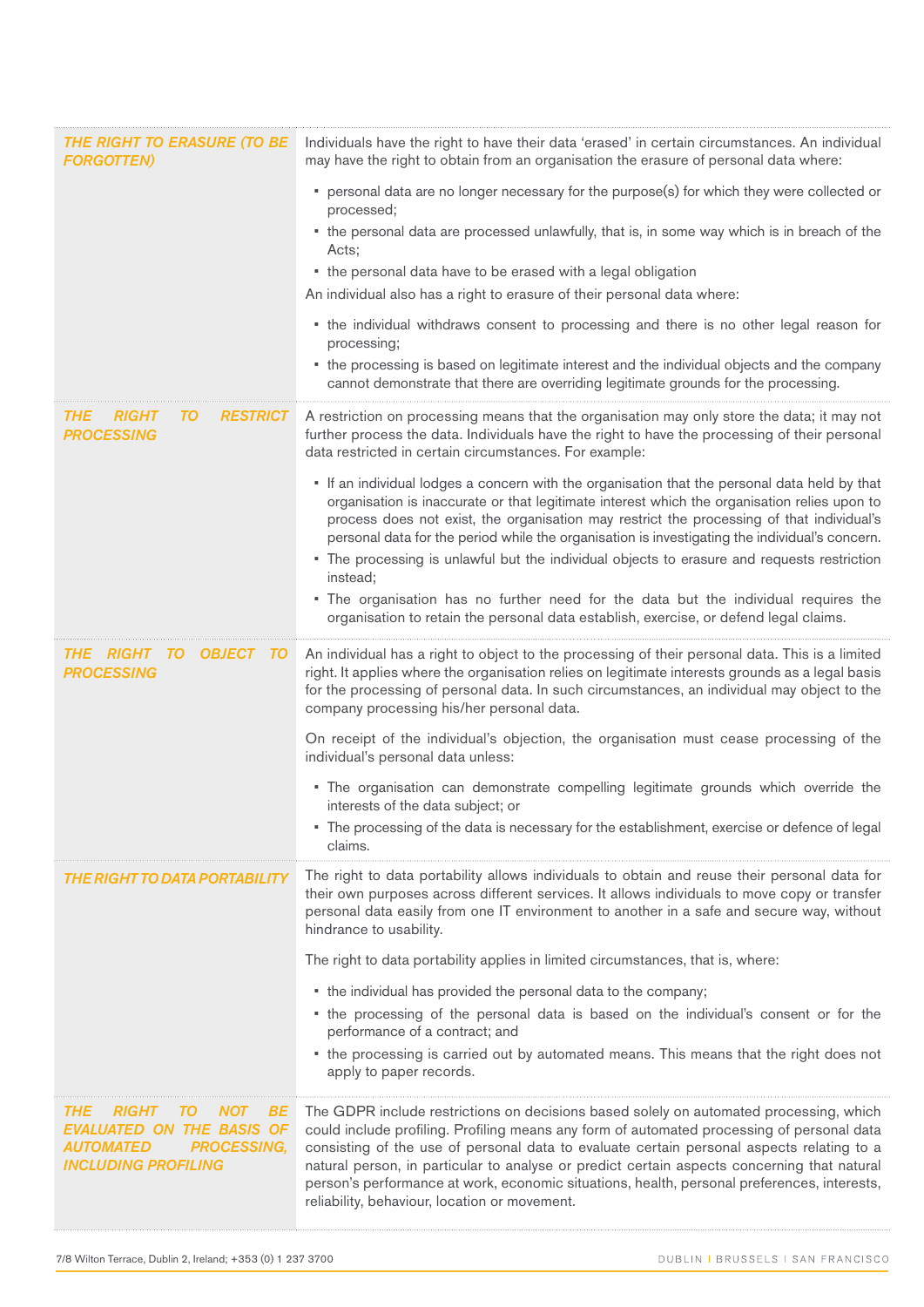## **8. ENHANCED RULES FOR TRANSFERS OF DATA OUT OF THE EU**

The GDPR does not change the rules relating to cross-border transfers too significantly, and in many respects it enhances and improves the mechanisms that are currently permitted. It also introduces some new transfer mechanisms.

The GDPR retains the general prohibition on transferring personal information out of the EU, unless the destination jurisdiction/ international organisation has been deemed "adequate" by the EU Commission or a permitted transfer mechanism (as set out in the GDPR) is in place. The criteria by which the EU Commission can deem a country, territory or international organisation as "adequate" have been tightened, and adequacy decisions will not be open-ended – they remain valid under the GDPR only for a maximum period of 4 years, and then must be re-examined.

In terms of new mechanisms:

- *• Agreements between public bodies:* Cross-border transfers can take place between a public authority in the EU and a public authority in a third country, on the basis of agreements between those public authorities and whereby those public authorities ensure compliance with the GDPR. These transfers do not require prior approval of a data protection supervisory authority.
- *• Administrative arrangements between public bodies:* Likewise, cross-border transfers can take place under administrative arrangements between EU- and third country public authorities (for example, based on a Memorandum of Understanding between them), as long as those arrangements contain adequate protections for the individuals whose data are affected. However, unlike agreements between public authorities, these administrative arrangements will require prior approval of the relevant data protection supervisory authority.
- *• Binding Corporate Rules:* Binding Corporate Rules ("BCRs") are now formally recognised by the GDPR, subject to approval by a data protection supervisory authority. (They were not specifically listed as a permitted transfer mechanism in the Data Protection Directive; rather, they were based on various Article 29 Working Party papers and from data protection supervisory authority guidance.) The GDPR sets out the criteria to be met if BCRs are to be approved by EU data protection supervisory authorities. This includes that the BCRs must contain a mechanism to make them legally binding on all member companies of the relevant corporate group; that the BCRs must specify the purposes of the transfer and the categories of data affected by the transfer; they must reflect the requirements of the GDPR; they must confirm that the EU-based data exporters within the group accept liability on behalf of the entire group for any unlawful processing; outline and explain complaint procedures and provide for compliance mechanisms by the members of the corporate group. Once the BCRs meet the relevant criteria, the examining data protection supervisory authority must approve them.
- *• DPC-Approved Data Transfer Clauses:* Apart from the Standard Contractual Clauses (SCCs) that are approved by the EU Commission, individual member state data protection supervisory authorities are given the power to adopt their own model transfer clauses. These clauses can be incorporated into a wider contract, and will not require further approval for use as long as they are not amended. Ad-hoc negotiated contractual clauses can also be used as valid transfer mechanisms, but subject to case-by-case approval by the relevant data protection supervisory authority.
- *• Codes of Conduct:* Cross-border transfers can take place on the basis of an approved code of conduct which governs specific categories of data controllers and/or processors. The adoption of codes of conduct related to data processing is dealt with in a fairly detailed way under Articles 40 and 41 GDPR, including by specifying the issues they need to deal with, how they are to be binding on the members of the relevant group, and how their use is to be monitored. Article 40(5) GDPR provides a mechanism for approval of the drafted code by data protection supervisory authorities. Once approved, the European Data Protection Supervisory Board must make them publicly available. If the approved code covers cross-border data transfers, and there are binding and enforceable commitments to safeguard the data placed upon the proposed recipient of the data in the third country, then the code can be used as a permitted transfer mechanism by the adherents to the code.
- *• Certification:* In a similar way to codes of conduct, the GDPR makes provision and establishes mechanisms for organisations' processing activities to be formally certified as GDPR-compliant, for periods of up to three years at a time. Again, if the organisation benefits from an approved certification, and there are binding and enforceable commitments to safeguard the data placed upon the proposed recipient of the data in the third country, then the certification can be used as a permitted transfer mechanism by the certified organisation.

The existing mechanisms (such as individual consent; fulfilling a contract with the individual; establishment, exercise or defence of legal claims; and protecting the individual's vital interests) are all retained, albeit that some of the obligations have been tightened up. For example, in relation to consent, the individual must provide explicit consent (where previously, the consent could be "unambiguous") and they must have been informed of the possible risks arising from any data transfer in advance.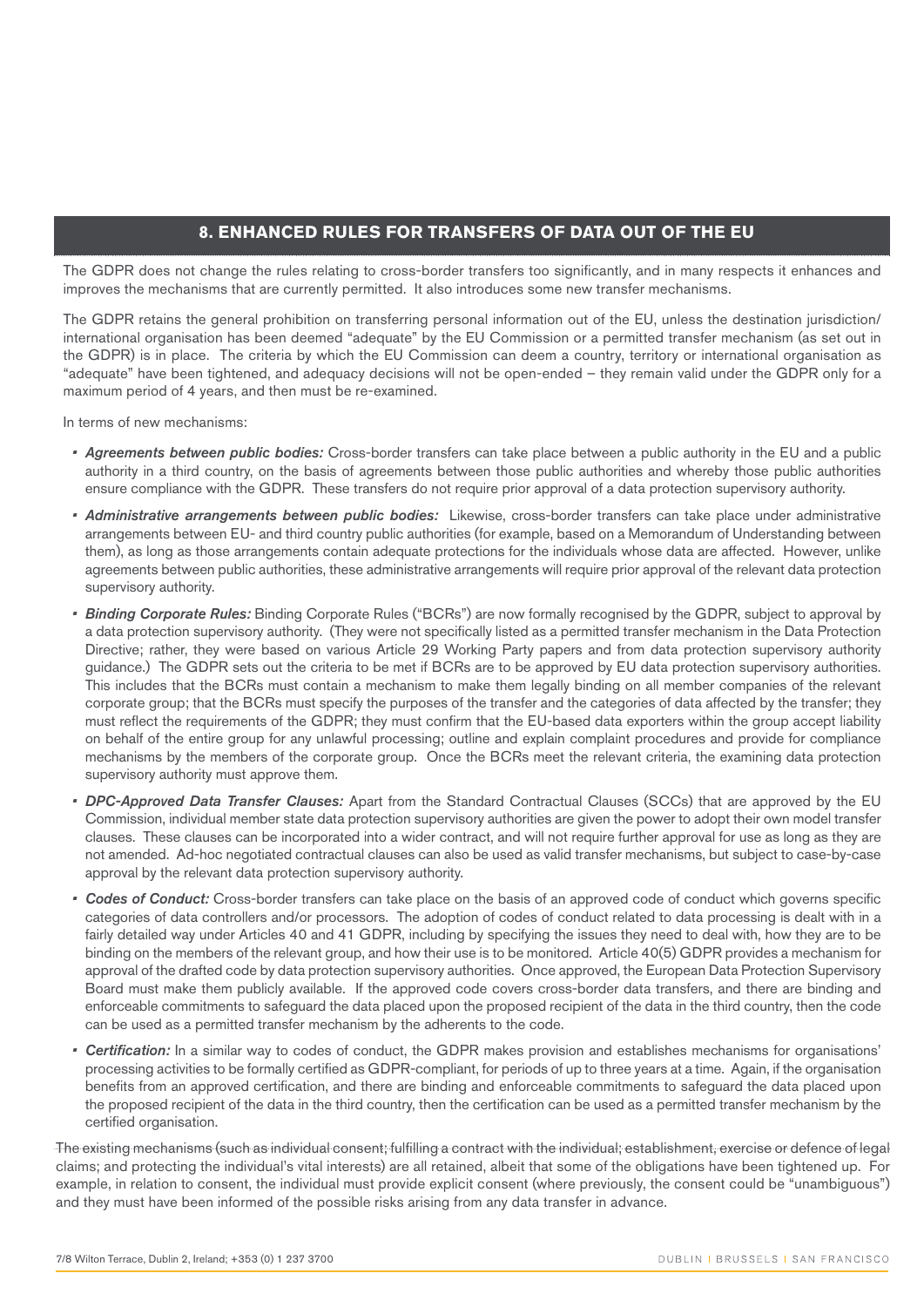## **9. ONE-STOP SHOP FOR DATA PROTECTION REGULATION**

One of the frustrations of the current EU data protection regime for organisations operating across a number of EU member states is that it is sometimes uncertain which data protection supervisory authorities regulate them. The GDPR recognises this, and it introduces a "One-Stop-Shop" mechanism of regulation. What this means is that if an organisation has establishments in a number of member states, the data protection supervisory authority in its "main establishment" will regulate its data processing activities across the EU. Where other data protection supervisory authorities seek to regulate the organisation in respect of data processing taking place in their territory, the "lead authority" can take over that investigation or action. This One-Stop-Shop mechanism is welcome, in that it should lead to greater consistency of regulation of organisations, and provide them with greater certainty.

The One-Stop-Shop mechanism has been one of the early subjects of GDPR-related guidance from the Article 29 Working Party, in December 2016. In particular, the guidance gave some useful insight into how regulators will assess the place of main establishment of an organisation operating across the EU. The main establishment will usually be the place of central administration of the organisation, for example its designated EU HQ. However, the key issues will be:-

- Where are the decisions taken about the purposes and means of the processing?
- What entity has the power to implement decisions concerning the processing activity?

Other factors will include the location of directors with overall management responsibility for the cross-border processing activities. One interesting issue raised by the guidance is that regulators consider that different processing activities can have different "main establishments". For example, in relation to a large banking and finance organisation, the bank might have its HQ in Frankfurt (and so its main establishment insofar as data processing relating to banking will be Frankfurt); however, its insurance department may be located in Vienna (whereupon its main establishment for insurance-related processing will be Vienna).

## *What to do and how to prepare*

Organisations that operate across a number of EU member states will need to consider whether they need to or should make any changes to their operational structures in order to provide themselves with more certainty about who regulates them and where.

## **10. DATA PROTECTION BY DESIGN AND DATA PROTECTION BY DEFAULT, AND THE OBLIGATION TO CONDUCT DATA PROTECTION IMPACT ASSESSMENTS**

#### DATA PROTECTION BY DESIGN AND DATA PROTECTION BY DEFAULT

The GDPR specifically recognises two principles "data protection by design" and "data protection by default". These principles place an ongoing obligation on organisations to ensure that all processing of personal data throughout the organisation protects the privacy rights of individuals.

Essentially, the principles require that an organisation's entire practices and policies are automatically privacy friendly. The GDPR requires the data controller to adopt internal policies and implement measures which comply with principles "data protection by design" and "data protection by default". The GDPR suggests that data controllers take the following measures:

- Minimise the processing of personal data
- Pseudonymise personal data as soon as possible
- Have complete transparency with regard to the functions and processing of personal data
- Enable the data subject to monitor data processing

The GDPR requires that in the design and creation of new products or services the data protection and privacy rights of individuals are considered throughout the design stage. Similarly, the principles of data protection by design and default should also be taken into consideration in the context of public tenders.

The GDPR includes a certification procedure whereby an organisation may obtain a recognised data protection certification. If an organisation successfully obtains such a certificate, this may be used by a data controller to demonstrate compliance with the principles of data protection by design and data protection by default.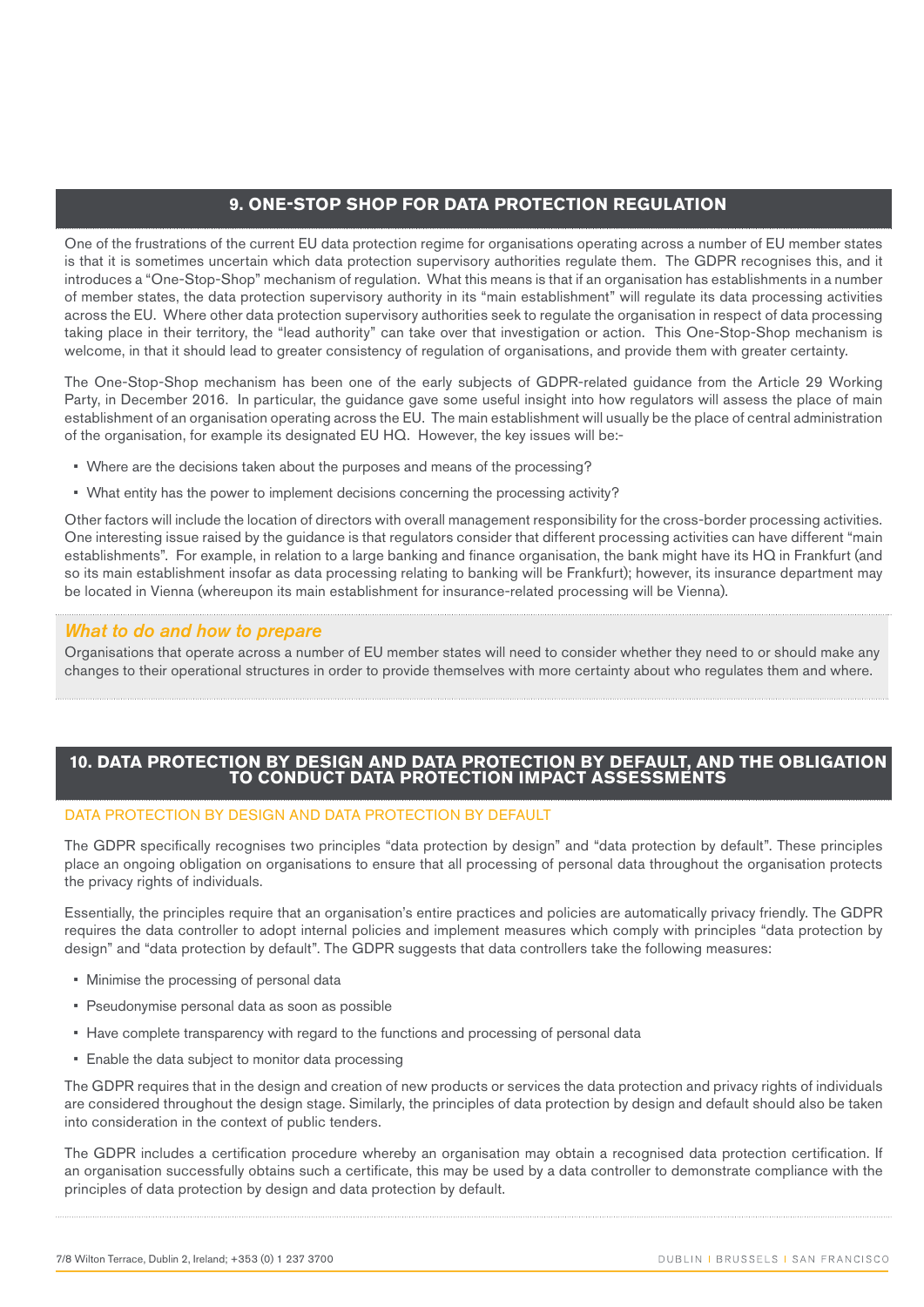#### DATA PROTECTION IMPACT ASSESSMENTS (DPIA)

The GDPR specifically recognises two principles "data protection by design" and "data protection by default". These principles A DPIA is a process followed by an organisation which carefully and systematically considers the potential risks a proposed project might have on the privacy of individuals. The purpose of a DPIA is to identify all possible risks attached to the proposed project prior to the processing of personal data taking place. The GDPR places a mandatory obligation on data controllers to conduct a DPIA in certain situations. It is hoped that the positive impact of a DPIA is that the risk of potential personal data breaches is minimised as the organisation is in a position to address and mitigate any risks to personal data before the processing takes place.

#### *When will a DPIA be necessary?*

The GDPR requires data controllers to complete a DPIA prior to commencing a new processing activity (in particular where new technologies will be used) which is likely to result in a high degree of risk for data subjects. In particular, a DPIA will be necessary where:

- the processing involves a systematic and extensive evaluation of personal aspects relating to natural persons which is based on automated processing, including profiling and on which decisions are based that produce legal effects concerning the natural person;
- special categories of personal data and personal data relating to criminal convictions and offences will be processed on a large scale; and
- the processing involves a systematic monitoring of a publicly accessible area on a large scale.

In cases where it is not clear whether a DPIA is required, it is recommended that a DPIA is carried out nonetheless. A DPIA is a useful tool to help data controllers comply with data protection law. This will also ensure compliance with the GDPR.

National supervisory authorities will be required to publish a list of the kind of processing activities which will require a DPIA. While the Irish DPC has not yet published such a list, the Article 29 Working Party has outlined some examples of processing that will require a DPIA, for example:

- a hospital processing its patients' genetic and health data;
- the use of a camera system to monitor driving behaviour on highways where the technology will include an intelligent video analysis system which can single out cars and recognize number plates;
- a company monitoring its employees' activities, including monitoring the employees' work station, internet activity, etc.
- Similarly, the Article 29 Working Party has suggested some examples of processing that will not require a DPIA, for example:
- an online magazine using a mailing list to send a generic daily digest to its subscribers;
- an e-commerce website displaying adverts for vintage car parts involving limited profiling based on past purchases behaviour on certain parts of its website.

It should also be noted that while the obligations under the GDPR apply to processing operations initiated after the GDPR becomes applicable on 25 May 2018, the Article 28 Working Party strongly recommends that data controllers conduct DPIAs for processing operations already underway prior to May 2018.

At this stage, we recommend that organisations should now start to assess whether current and future projects will require a DPIA.